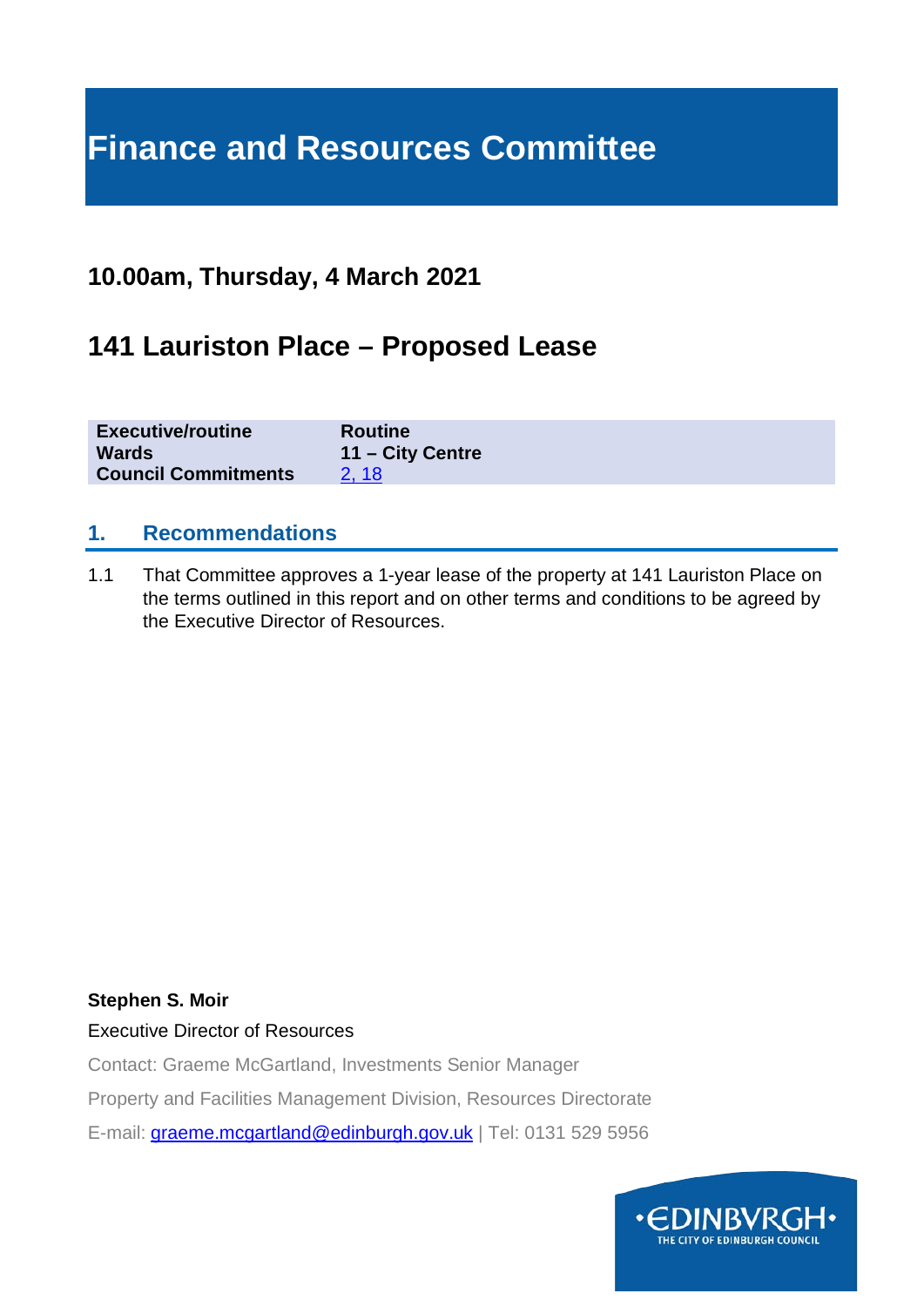**Report**

## **141 Lauriston Place – Proposed Lease**

#### **2. Executive Summary**

2.1 The property at 141 Lauriston Place was vacated in September 2020. Cargo Bike Movement, an organisation set up to promote a sustainable food delivery model for the city, have approached the Council to take an initial one-year lease of the unit. This report seeks approval to let the unit to Cargo Bike Movement on the terms and conditions outlined in the report.

#### **3. Background**

- 3.1 141 Lauriston Place comprises the ground floor of a four-storey modern tenement block that forms part of a parade of retail units in the Tollcross area, as shown outlined in red on the attached plan. The unit extends to approximately 154.04 sq. m (1,663 sq. ft) over ground and basement floors.
- 3.2 Until recently the property was occupied by Forest Café who vacated the property with an agreed termination of their lease effective from 30 September 2020.
- 3.3 The intention was for the property to be placed on the market for let in early 2021 but this has been delayed due to current lockdown restrictions. Notwithstanding this, a number of parties had expressed an interest.
- 3.4 Cargo Bike Movement CIC (CBM) approached the Council to seek a lease in order to secure a property for this new initiative. CBM was established, in April 2020, in response to the first national Covid-19 lockdown. The aim of the organisation is to bring together cargo bikes and willing volunteers to respond to the concern of food insecurity. It is a Community Interest Company, which exists to benefit communities rather than private shareholders.
- 3.5 The operational model of CBM is to (1) Promote the use of cargo bikes to limit the number of regular journeys made by motorised vehicles; and (2) Using cargo bikes to support the redistribution of surplus food from supermarkets to local charities working to support vulnerable members of society through several foodbanks and charities combating food poverty.
- 3.6 CBM has identified several wellbeing benefits to Edinburgh's in numerous ways:
	- Removing fossil-fuelled vehicles improves air quality;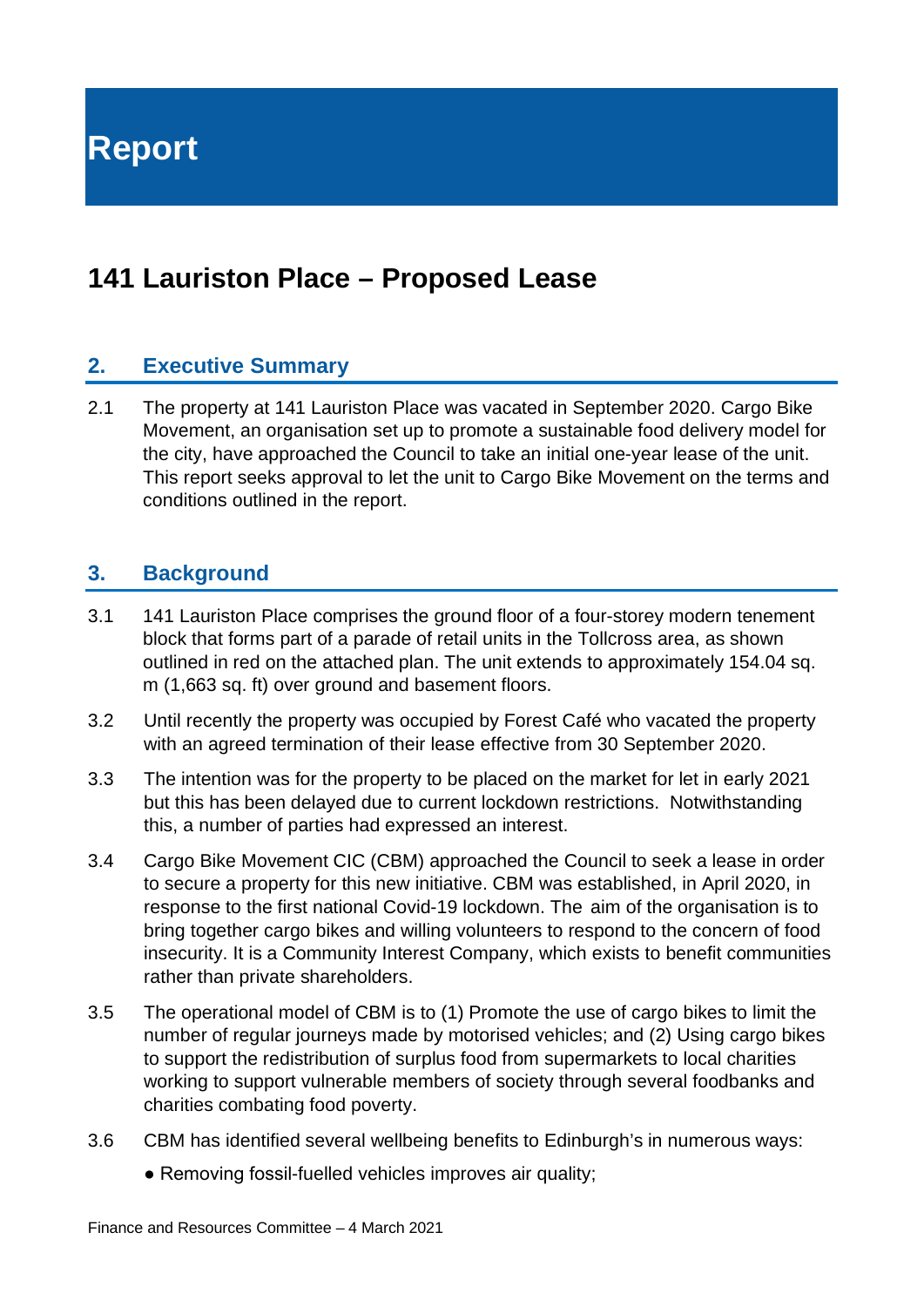- Limiting the number of motorised vehicles increases the safety and equality on roads.
- Using bikes to travel around the city is a highly efficient way to travel, reducing congestion;
- Increase the wellbeing for a variety of stakeholders.
- 3.7 Lauriston Place has been identified by CBM as being a suitable base from which to establish the project. The project has received funding from Paths for All, Sustrans and Transport Scotland which includes monies to cover premises occupation costs.

### **4. Main report**

- 4.1 The following terms have been provisionally agreed:
	- Subjects: 141 Lauriston Place, Edinburgh;
	- Tenant: Cargo Bike Movement CIC (SC680328)
	- Lease: 1 year lease from 1 April 2021;
	- Rent: £18,500 per annum plus VAT;
	- Use: Class 1 retail use;
	- Repairs: Tenant full repairing and insuring obligation;
	- Costs: Tenant responsible for all the Councils legal costs; and,
	- Other Terms: As contained in the standard Council missive of let.
- 4.2 The rent under the proposed missive is reflective of the current market rent of the property.
- 4.3 By agreeing a direct lease to CBM, other interested parties will be prevented from making a bid to occupy the property. However a direct transfer of an asset is justified when additional benefits empower communities and align with local and national priorities to enable the delivery of Best Value across the public sector as a whole. The benefits should also contribute to the authority's policy objectives and local priorities.

#### **5. Next Steps**

5.1 Following Committee approval, the missive of let will be agreed with the tenant.

#### **6. Financial impact**

6.1 Effective from 1 April 2021, a rent of £18,500 will be payable to the General Fund.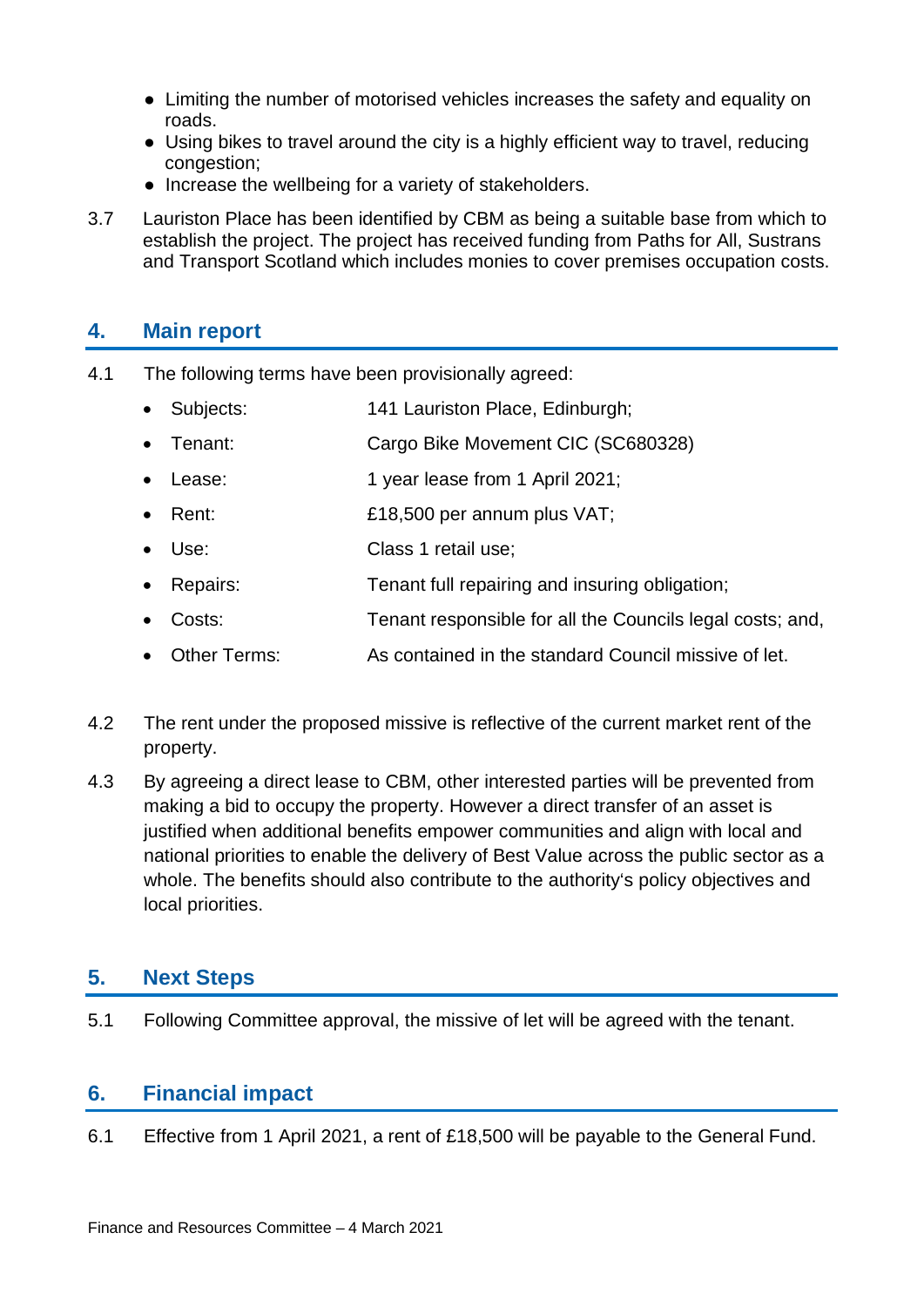### **7. Stakeholder/Community Impact**

7.1 Ward members have been made aware of the recommendations of the report.

#### **8. Background reading/external references**

8.1 Not applicable.

### **9. Appendices**

9.1 Appendix 1 – Location Plan